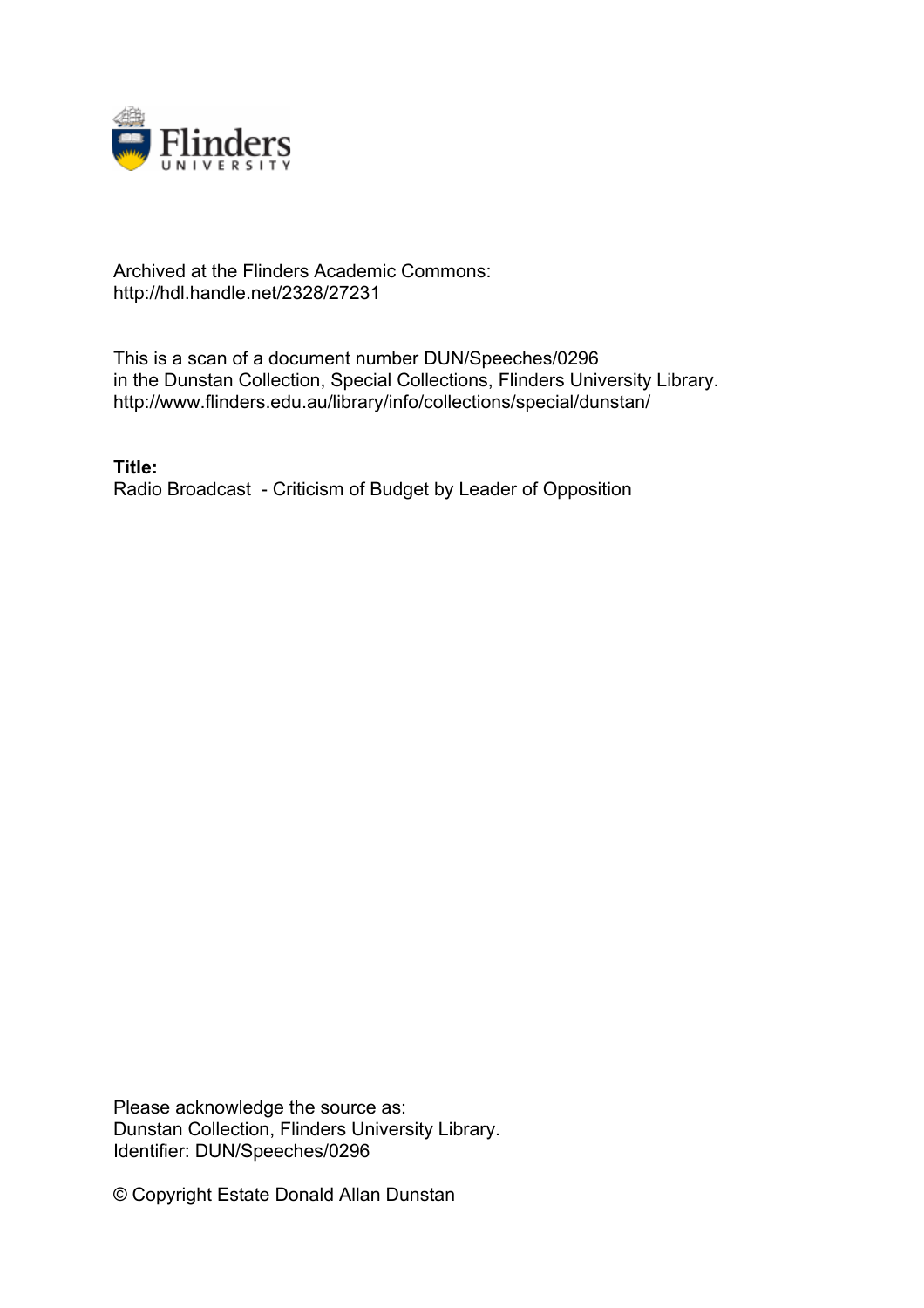A.L.P. BROADCAST BY THE HON. THE PREMIER, MR. D.A. DUNSTAN, Q.C.,M.P., FRIDAY. 1ST SEPTEMBER. 1967. STATION 5-K.A., 6.55 P.M. GOOD EVENING :

*I* 

THE LEADER OF THE OPPOSITION HAS TODAY DELIVERED HIMSELF OF VARIOUS CRITICISMS OF THE BUDGET OF THE STATE WHICH I PRESENTED TO PARLIAMENT YESTERDAY. NATURALLY ENOUGH WE EXPECT FROM MR. HALL SOME CRITICISM, BUT HIS CRITICISM ON THIS OCCASION SEEMS TO BE OF A PATTERN WITH THAT IN WHICH HE HAS BEEN INDULGING EVER SINCE HE BECAME LEADER - THAT IS, IT DOESN'T MATTER WHAT HE SAYS AS LONG AS IT IS CRITICAL. WHETHER IT IS CONSISTENT. EXPLICABLE. TO BE UNDERSTOOD. DOESN'T MATTER, AS LONG AS HE SAYS SOMETHING THAT CARPS AT THE PRESENT SITUATION. WELL, READ WHAT HE HAS TO SAY. IF YOU CAN MAKE HEAD OR TAIL OF THE GOBBLEDIGOOK AND JARGON WHICH HE USES, YOU ARE A BETTER MAN THAN I AM, BUT I HAVE ENDEAVOURED TO DISTIL FROM WHAT HE HAD TO SAY. SOME KIND OF MEANING.

NOW, WHAT HE SAYS IS THAT WE HAVE SPENT \$22.5M. ON BUILDING HOSPITALS AND SCHOOLS AND EXTENDING SERVICES. THIS, HE SAYS, IS BAD. WE SHOULD NOT HAVE DONE IT AND AT THE SAME TIME

PAGE 2.

 $296$   $10|53$ 

HE SAYS THAT WE OUGHT TO CREATE CONFIDENCE. EXPAND THE ECONOMY, AND GIVE A STIMULUS TO INDUSTRY. BUT HOW? THE OPPOSITION, DURING THE WHOLE TERM OF THE PRESENT" PARLIAMENT HAS PROCEEDED TO SAY WE OUGHT TO SPEND MORE THAN WE ARE DOING. WE HAVE A WHOLE LIST OF THINGS THAT THE OPPOSITION SAYS WE OUGHT TO HAVE SPENT MORE MONEY ON. WE'SHOULD SPEND MORE MONEY ON HARBOURS. WE SHOULD SPEND MORE ON FISHING HAVENS. WE SHOULD HAVEjSPENT MORE ON SCHOOLS. WE SHOULD HAVE SPENT MORE ON UNIVERSITY EDUCATION. WE SHOULD HAVE GIVEN CONCESSION FARES TO OLD PEOPLE. WE SHOULD HAVE REDUCED RATES ON CHURCH PROPERTIES. WE SHOULD HAVE ALTERED LAND TAX. A WHOLE SERIES OF THINGS - I COULD GO ON AND ON FOR THE REST OF THIS FIVE MINUTES TO TELL YOU OF THE THINGS THAT WE OUGHT TO HAVE SPENT MORE MONEY ON. AT THE SAME TIME, THEY SAY WE SHOULD NOT HAVE RAISED SO MUCH MONEY. THEY HAVE SENT OUT NOTICES. NO DOUBT YOU HAVE HAD ONE IN YOUR LETTER-BOX SAYING THAT WE HAVE INCREASED